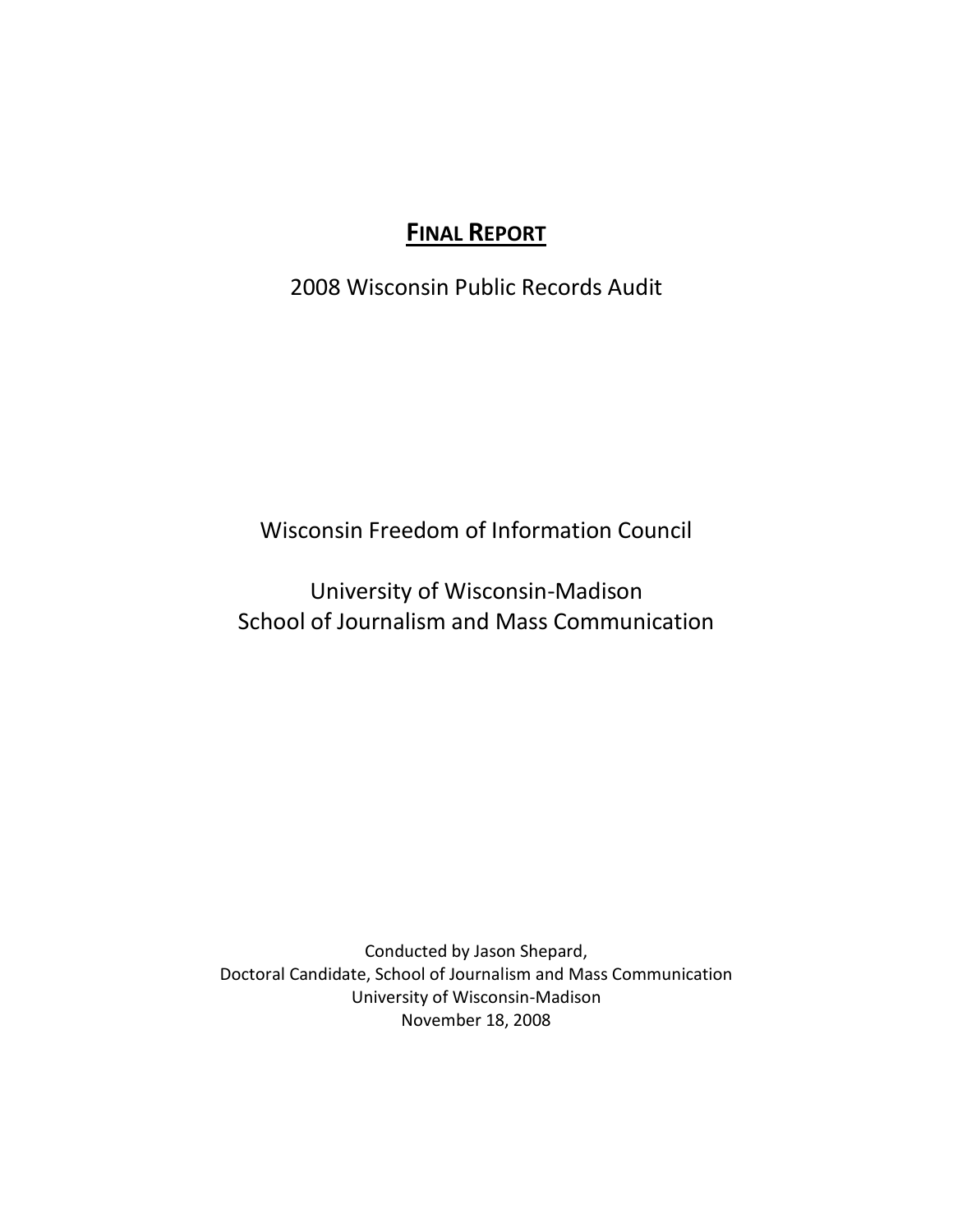## **FINAL REPORT** 2008 Wisconsin Public Records Audit Wisconsin Freedom of Information Council

#### **OVERVIEW**

Since its creation in 1978, the Wisconsin Freedom of Information Council has sought to safeguard access to information that citizens must have to act responsibly in a free and democratic society. The importance of Wisconsin's open meetings and public laws has been central to the Council's advocacy and watchdog roles.

With the support of a grant from the National Freedom of Information Coalition, the Wisconsin Freedom of Information Council and the University of Wisconsin-Madison School of Journalism and Mass Communication conducted an audit in September and October 2008 to study how well local governments comply with basic public records requests.

The findings, detailed further below, suggest that most records custodians strive to provide access to citizens. However, problems were identified in about 30 percent of requests, demonstrating that hurdles still exist for citizens to obtain information they are entitled to under state statutes. One in 10 requests for basic documents were denied or ignored, while another two in 10 requests were fulfilled only after records custodians required the requesters to identify themselves or explain why they wanted the documents, in violation of state law.

Of the 318 reported responses, 228 responses, or 71 percent, were reported as being fulfilled without any problem. In 31 cases, requests were either denied or ignored, while another 59 requests were fulfilled with some problem, including custodians who required the identity of the requester or reasons for the request before complying.

The audit was modeled closely on the audit conducted by the Council in 1999, which shined light on a number of problems with public access to public documents. The 1999 audit garnered front-page headlines in newspapers throughout Wisconsin, led many local newscasts and received extensive attention from Wisconsin Public Television. It prompted a pledge to do better by the president of the Wisconsin Sheriffs and Deputy Sheriffs Association, after the Council found that more than half of Wisconsin's 72 county sheriff's offices failed to comply with the law when asked for the names of citizens who were jailed in the prior week. Then-Attorney General James Doyle, now Wisconsin's governor, lauded the Council's work and said it confirmed his belief that "we need to keep at it" by training public servants to comply with open government laws.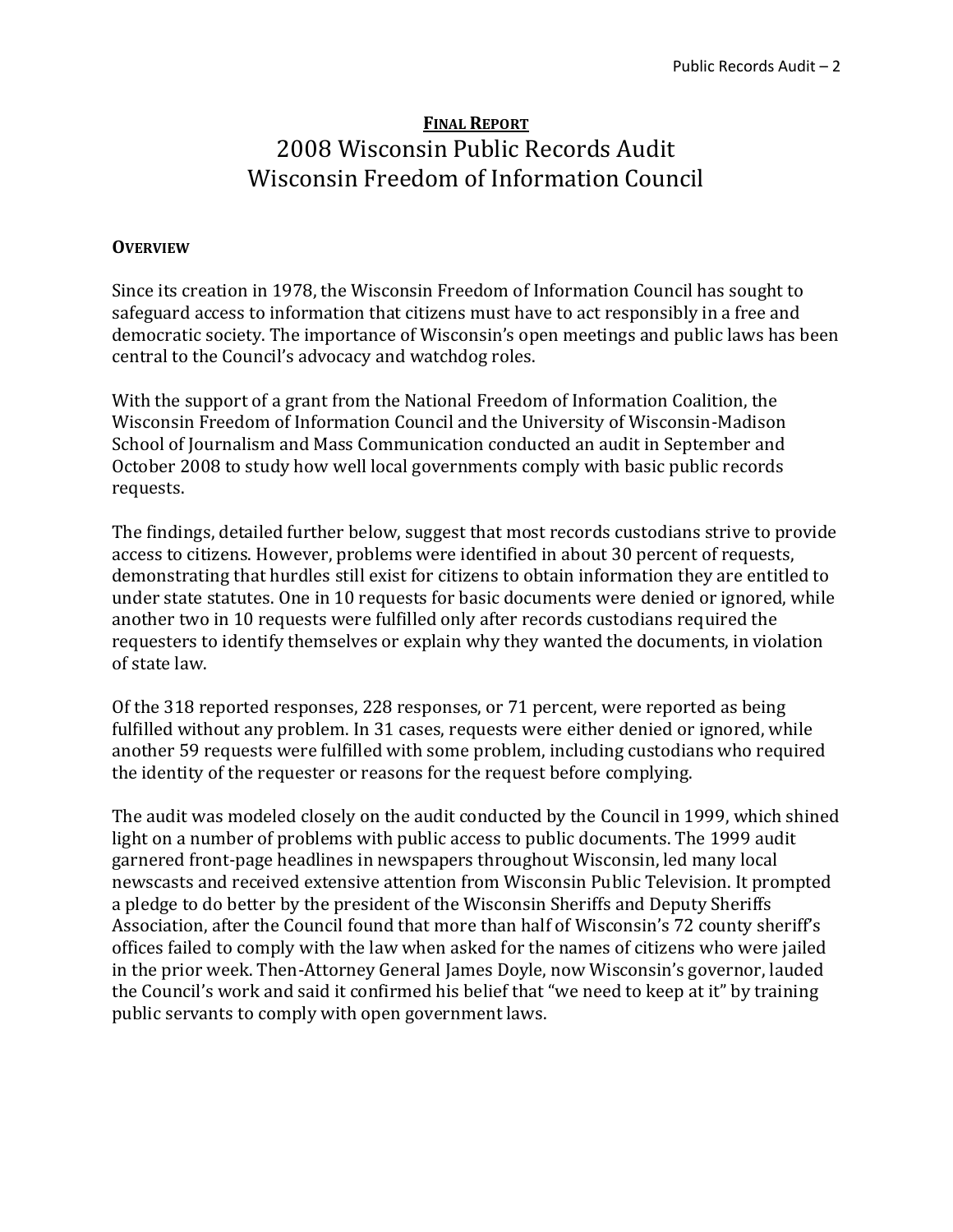## **GOALS**

The current project had several goals. The primary goal was to evaluate the general ability of citizens to access basic records by sending journalists and other citizens to conduct public records requests. This evaluation would involve filing five public records in each of Wisconsin's 72 counties, and the results would be compiled and reported publicly. A second goal was to strengthen partnerships with the Council and other open government advocates by engaging journalists, journalism students and other active citizens through the audit. A third goal was to provide greater public information about key open government issues through the creation of a website based on the work of student journalists at the University of Wisconsin-Madison. The website reporting can be found at [www.wisfoic.org/audit/.](http://www.wisfoic.org/audit/)

## **METHODOLOGY**

The Council developed a list of five records to be requested of local governments throughout Wisconsin. Each question focused on a different level of local government: school districts, city police departments, county sheriff's offices, town boards, and mayor or city administrator offices. The records sought were to be plainly available under the state statute with minimal searching by records custodians.

Auditors were identified through solicitations of individuals affiliated with the Council and members of the Wisconsin Newspaper Association. UW-Madison journalism students in Professor Jack Mitchell's Intermediate Reporting class were also utilized. Commitments were obtained for audits in all of Wisconsin's 72 counties. The auditors were asked to request the documents in person, and news organizations were asked, when possible, to send individuals who would not be recognized as journalists. They were provided with a set of instructions and asked to send write-ups of their experiences to the audit coordinator.

Auditors were instructed to request the following:

- 1. **School Board.** Select the largest school district in your county and request "copies of meeting agendas and minutes that show each occasion when the school board went into closed session in April, May and June 2008."
- 2. **County Sheriff's Office.** Ask for a "jail booking log for the past 48 hours, or documents showing the names and tentative charges of individuals booked into the county jail in the past 48 hours."
- 3. **City Police Department.** Select the largest municipality in your county and ask for "documents, such as a list of police calls, that show when and why police were called to one given high school (provide them with the street address) between Jan. 1, 2008 and July 1, 2008."
- 4. **Township.** Select a township in your county and request "documents showing total legal fees paid by the town for the last complete fiscal year."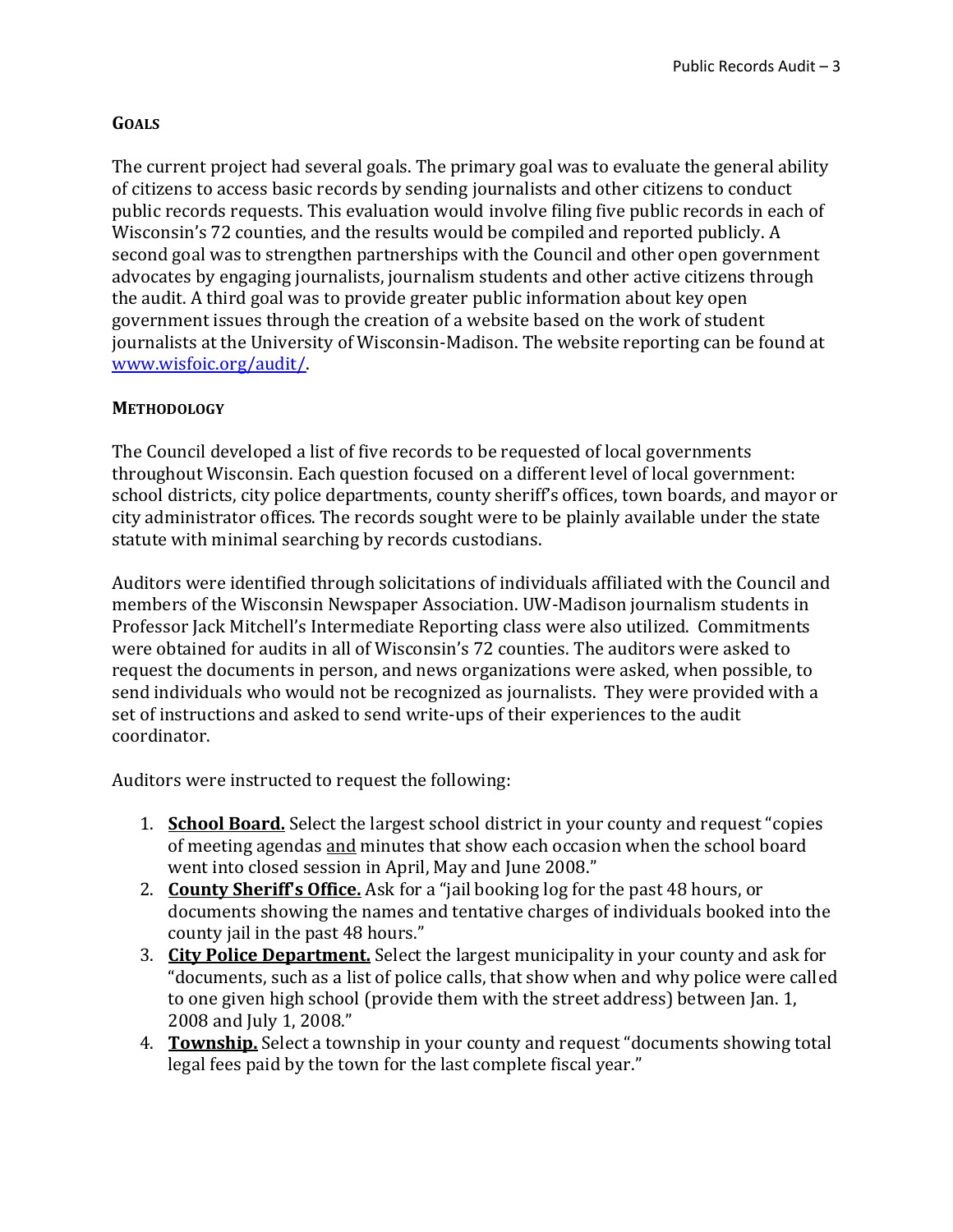5. **City Mayor.** Select the largest city in your county and ask for "all e-mails sent by the chief municipal officer (the mayor or city administrator) on Sept. 2, 2008." Request for them to be provided electronically.

Responses were obtained in 65 of the state's 72 counties. In total, 318 records requests were reviewed. Based on the write-ups from individual auditors, results received one of three codings: "yes," "yes, but" and "no." Requests receiving a "yes" code were fulfilled without any problem. "Yes, but" codings signify some problem existed with the handling or response but that the request was generally fulfilled. Some of these problems include a demand for the requester's identity or purpose for the request. A "no" code indicates that the request was denied or ignored.

#### **RESULTS**

Of the 318 public records requests analyzed in this study, 228 requests (71%) were reported to be fulfilled with relative ease. An additional 59 requests (19%) were fulfilled, although auditors reported some difficulty, or were required to identify themselves or the reasons they sought the documents, which is not required under the state statutes. In 31 cases (10%), records requests were denied or ignored. In some counties and categories, no responses were tabulated, either because auditors did not clearly report the results or did not conduct requests.

The write-ups by auditors, including information about which municipalities were contacted, are available for inspection at the University of Wisconsin-Madison School of Journalism and Mass Communication. Contact project coordinator Jason Shepard at [jmshepar@wisc.edu](mailto:jmshepar@wisc.edu) for more information.

The table on the next page documents the reported results by county.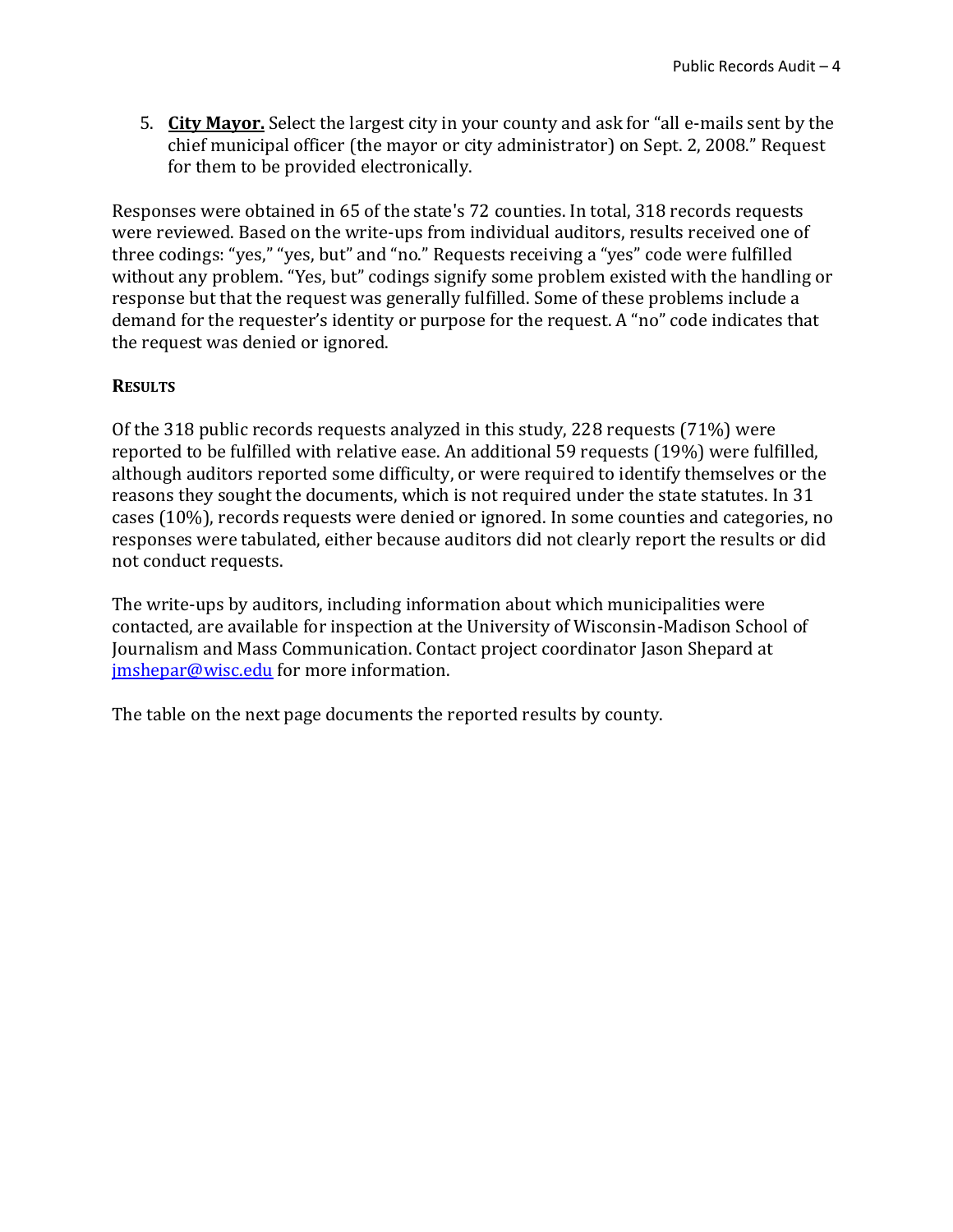## **Table of Results**

*y = request fulfilled without any problem*

*p = request fulfilled but with some problem*

*n = request denied or ignored*

*na = request not filed or results not available*

|                | School<br><b>Board</b> | Sheriff's<br>Office | Police<br>Dept | Township    | Mayor<br>email |
|----------------|------------------------|---------------------|----------------|-------------|----------------|
| <b>County</b>  |                        |                     |                |             |                |
| Adams          | p                      | $\mathbf n$         | y              | y           | y              |
| Ashland        | na                     | na                  | na             | na          | na             |
| <b>Barron</b>  | y                      | y                   | n              | n           | у              |
| Bayfield       | na                     | na                  | na             | na          | na             |
| <b>Brown</b>   | p                      | p                   | y              | y           | y              |
| <b>Buffalo</b> | y                      | y                   | y              | V           | V              |
| <b>Burnett</b> | na                     | na                  | na             | na          | na             |
| Calumet        | p                      | p                   | n              | y           | p              |
| Chippewa       | y                      | y                   | y              | V           | n              |
| Clark          | p                      | p                   | p              | y           | p              |
| Columbia       | p                      | p                   | V              | v           | v              |
| Crawford       | y                      | y                   | y              | y           | y              |
| Dane           | p                      | y                   | y              | y           | y              |
| Dodge          | p                      | p                   | y              | y           | v              |
| Door           | p                      | y                   | y              | y           | na             |
| Douglas        | p                      | y                   | y              | $\mathbf n$ | y              |
| Dunn           | y                      | y                   | y              | n           | p              |
| Eau Claire     | p                      | $\mathbf n$         | V              | y           | p              |
| Florence       | y                      | y                   | $\mathbf n$    | у           | <b>NA</b>      |
| Fond du Lac    | p                      | y                   | y              | y           | y              |
| Forest         | p                      | y                   | p              | $\mathbf n$ | y              |
| Grant          | y                      | y                   | y              | y           | $\mathbf n$    |
| Green          | y                      | p                   | $\mathbf n$    | y           | y              |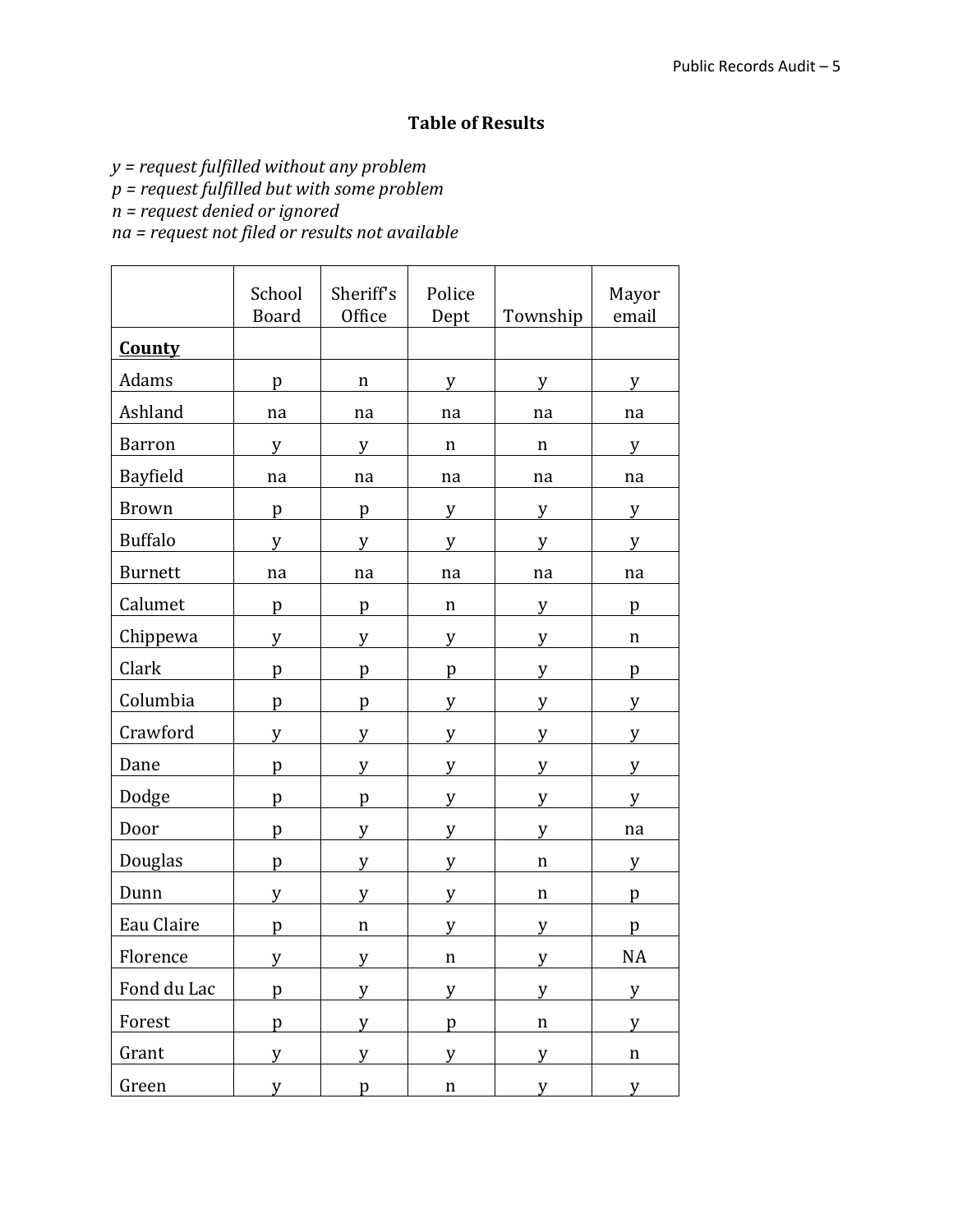| Green Lake | na           | na          | na          | na          | na          |
|------------|--------------|-------------|-------------|-------------|-------------|
| Iowa       | y            | p           | p           | p           | y           |
| Iron       | y            | y           | v           | v           | v           |
| Jackson    | p            | y           | p           | v           | $\mathbf n$ |
| Jefferson  | y            | y           | V           | na          | y           |
| Juneau     | y            | y           | y           | y           | y           |
| Kenosha    | y            | y           | y           | y           | V           |
| Kewaunee   | Y            | Y           | y           | Y           | y           |
| La Crosse  | y            | y           | y           | y           | V           |
| Lafayette  | y            | y           | y           | y           | n           |
| Langlade   | v            | V           | v           | v           | $\mathbf n$ |
| Lincoln    | p            | p           | p           | na          | y           |
| Manitowoc  | y            | p           | p           | y           | y           |
| Marathon   | V            | p           | v           | V           | v           |
| Marinette  | $\mathbf n$  | y           | $\mathbf n$ | y           | y           |
| Marquette  | y            | y           | y           | y           | y           |
| Menominee  | na           | na          | na          | na          | na          |
| Milwaukee  | v            | y           | v           | v           | V           |
| Monroe     | V            | p           | $\mathbf n$ | na          | y           |
| Oconto     | y            | p           | p           | y           | p           |
| Oneida     | y            | y           | y           | $\mathbf n$ | n           |
| Outagamie  | $\mathbf{n}$ | n           | V           | V           | n           |
| Ozaukee    | y            | $\mathbf n$ | y           | y           | y           |
| Pepin      | y            | y           | y           | p           | $\mathbf n$ |
| Pierce     | y            | y           | y           | y           | y           |
| Polk       | y            | p           | p           | p           | p           |
| Portage    | y            | y           | y           | y           | y           |
| Price      | y            | y           | y           | y           | y           |
| Racine     | y            | y           | y           | y           | y           |
| Richland   | y            | p           | y           | p           | y           |
| Rock       | y            | p           | y           | V           | p           |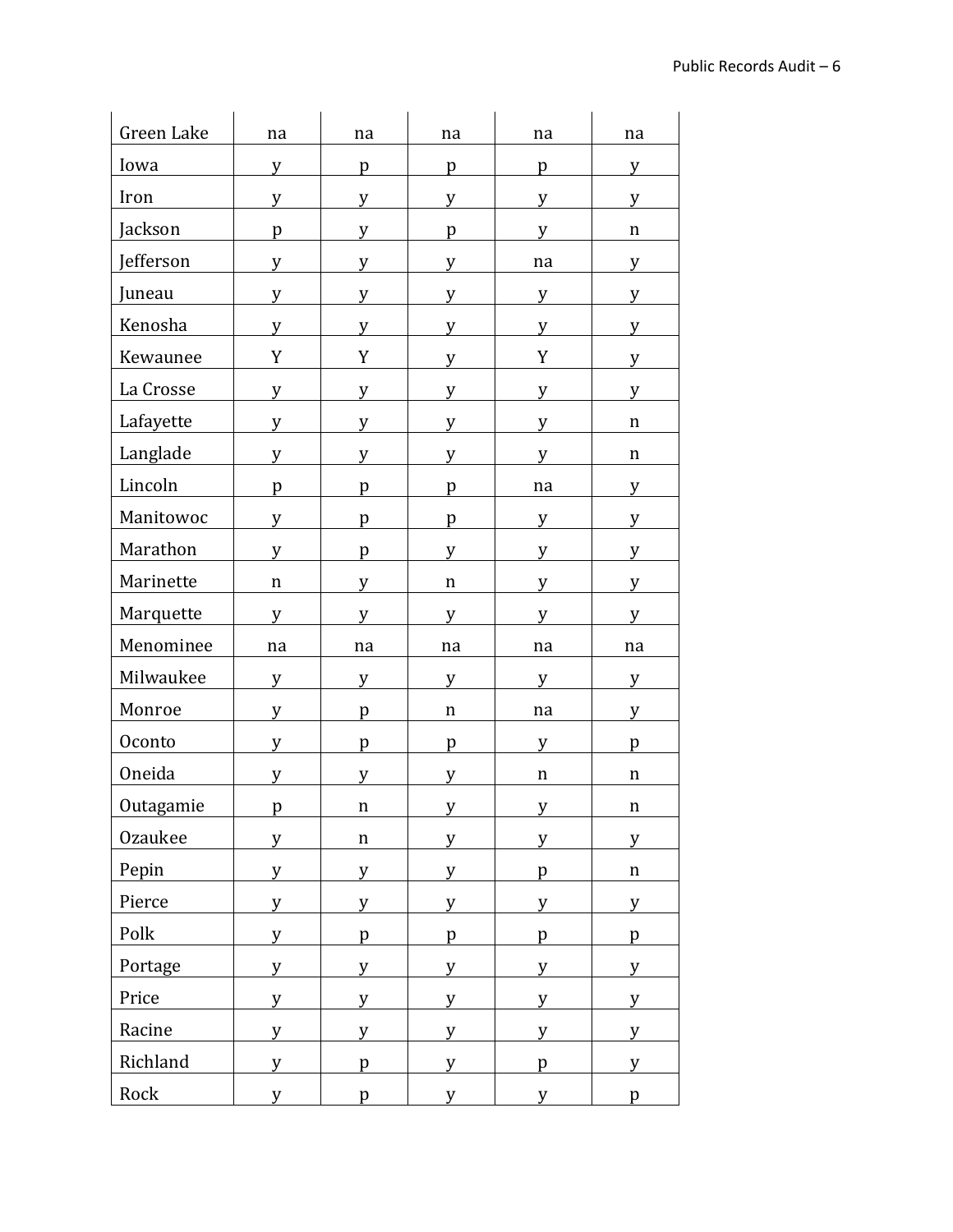| Rusk         | V  | y  | V           | V  |    |
|--------------|----|----|-------------|----|----|
| Sauk         | v  | n  | V           | v  | na |
| Sawyer       | n  | y  | n           | v  | v  |
| Shawano      | na | na | na          | na | na |
| Sheboygan    | y  | y  | $\mathbf n$ | y  | v  |
| St. Croix    | y  | y  | y           | y  | V  |
| Taylor       | y  | y  | y           | y  | v  |
| Trempealeau  | Y  | Y  | Y           | Y  | na |
| Vernon       | Y  | Y  | p           | p  | Y  |
| <b>Vilas</b> | y  | y  | v           | v  | v  |
| Walworth     | V  | V  | v           | D  | v  |
| Washburn     | na | na | na          | na | na |
| Washington   | p  | p  | $\mathbf n$ | p  | v  |
| Waukesha     | V  | V  | v           | v  | D  |
| Waupaca      | p  | y  | n           | D  | p  |
| Waushara     | y  | y  | y           | V  |    |
| Winnebago    | v  | V  | v           | n  | v  |
| Wood         | V  | V  | v           | v  | v  |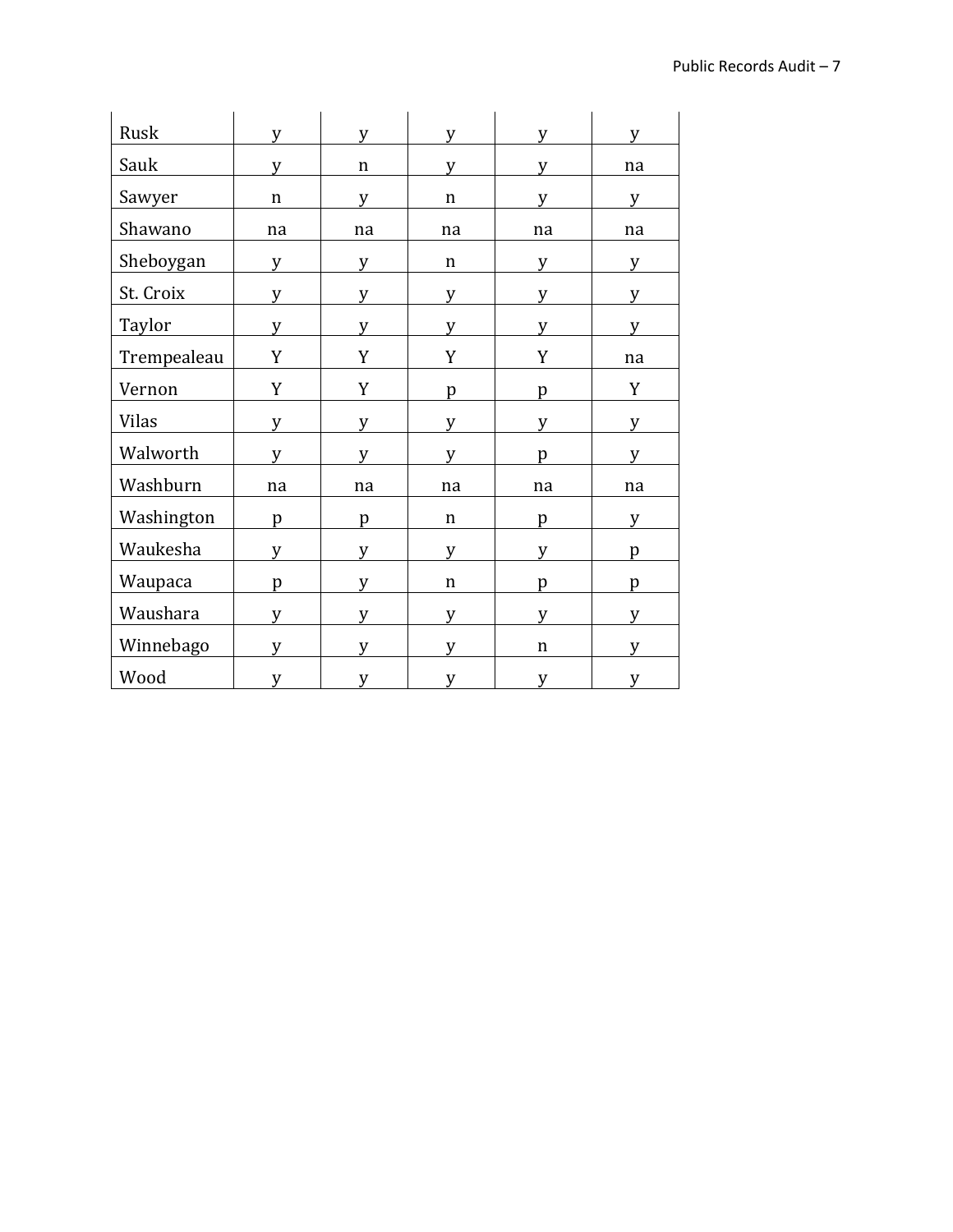#### **ISSUES**

The audit was intended to be a general survey of public-records access. Scrutiny of individual requests and responses are complicated by a number of factors. Ideally, the requests were made by someone unfamiliar to the custodian and not identifiable as a journalist. However, some custodians were informed that the request was part of a Freedom of Information audit, while others knew the identities of the requesters, particularly in rural counties. Thus, it is difficult to determine whether average citizens would have been treated similarly. Also, while auditors were asked to report their experiences in requesting and obtaining the records, some simply reported that the request was fulfilled or not fulfilled. Thus, it is possible that the number of the requests coded as fulfilled actually should have been coded as fulfilled with some problem.

#### *School Boards*

The vast majority of school boards turned over copies of minutes to recent meetings. In total, only two school districts outright denied or ignored requests.

However, in the 63 other cases, disparities existed in access to agendas and minutes for closed session meetings of school boards. Some school districts readily turned over closed session minutes. Many of these minutes documented basic information about the meeting, such as the beginning and end times and general discussion points. For example, the Beaver Dam School District turned over minutes of closed session meetings that describe in general terms what the superintendent presented in closed sessions, the fact that discussion took place, and the conclusions reached by the board.

But most other school districts' responses suggest they kept no written record of what occurred in closed sessions. Several school districts referred the requests to lawyers. A school district in Pepin County, for example, hired an outside counsel to respond to the request. The lawyer's response suggested no minutes exist for closed session meetings and made mention of a local controversy involving a threatened lawsuit by the teachers union over the appropriateness of discussing budget cuts in closed session. Other school districts flatly rejected requests for closed session minutes. In Douglas County, for example, a reporter was told she would have to "sue" to gain access to closed session minutes, even after the reporter suggested the custodian redact the minutes for sensitive information.

The study's findings show that school boards do not seem to have a consistent approach to keeping minutes of closed session discussions, nor do they have consistent practices for dealing with requests for closed session minutes.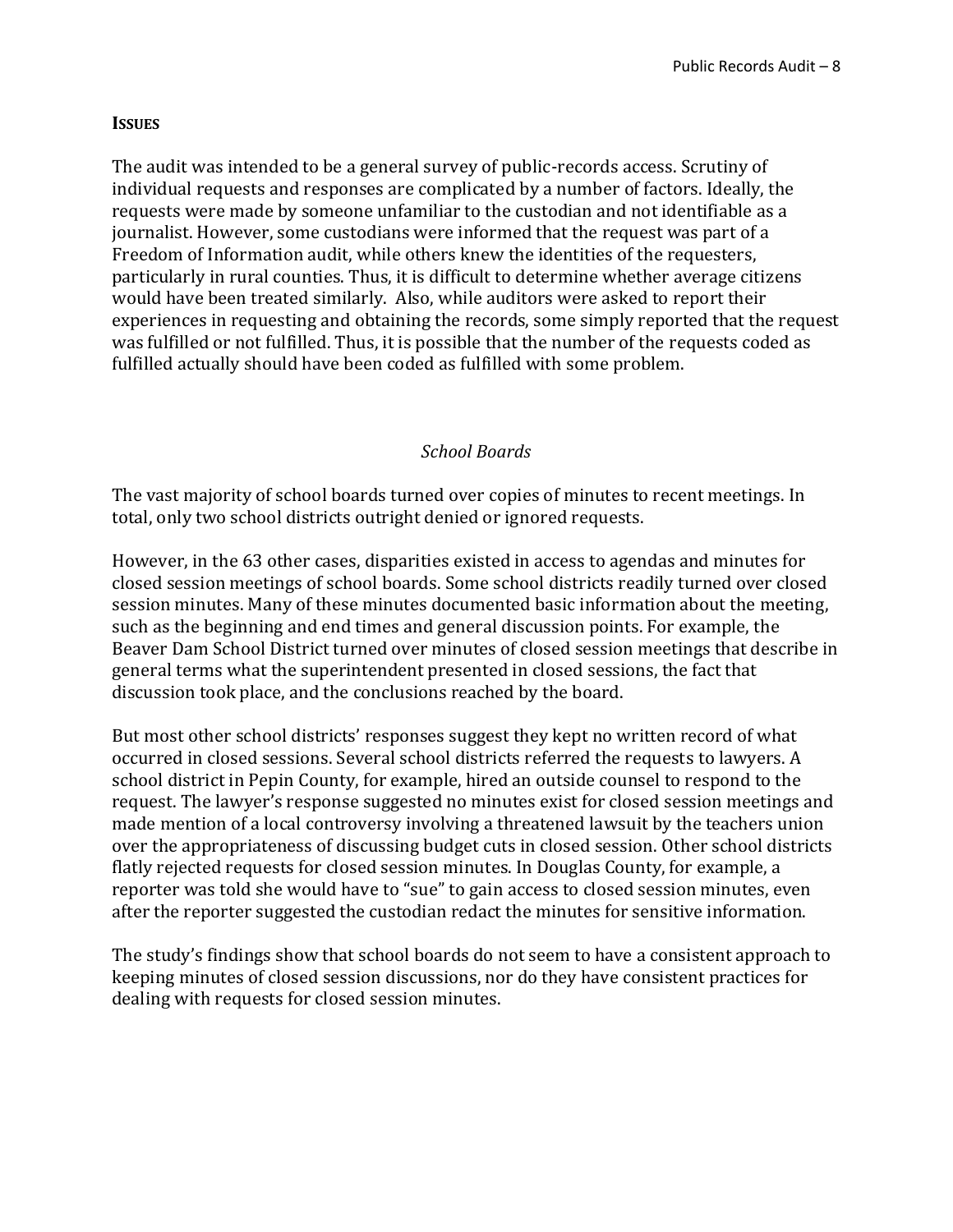## *Jail Booking Logs*

The FOIC audit in 1999 sought access to county jail booking logs, and 13 sheriff's offices refused to provide relevant documents. This finding prompted then-Attorney General Jim Doyle, now the governor, said he was "disappointed" in the findings. "The arrest sheet is a public record. We don't have secret arrests in this country," Doyle said at the time.

Some sheriff's offices didn't get the message. Of the 65 sheriff's offices surveyed this year, 1 in 3 sheriff's offices had problems in providing access to a list of recently booked inmates. Six offices refused to turn over records, while another 16 offices made auditors comply with requirements that violated the open records law.

In Adams County, a reporter was denied access to a list of people booked into the jail in the past 24 hours. A deputy "responded it was not public record. I asked again if I could get it and she said no," a reporter for the *Wisconsin Rapids Daily Tribune* reported. In Eau Claire County, a sheriff's deputy refused to provide a reporter with a jail booking log. The deputy said it was an "unusual request" by an "unfamiliar" person. The reporter was told she would have to "submit a written request to the sergeant explaining exactly who I was, why I wanted the information and what I intended to do with it."

Other sheriff's offices explicitly tried to deter access. In Dodge County, a deputy told a reporter that he would have to get back to her to determine how much it would cost to produce a jail log, telling the reporter "it was going to be a big project" for his staff. "He seemed frustrated that I asked for that information," the reporter wrote. The records were eventually turned over. One sheriff's office maintained that the request for a booking log was unique. In Ozaukee County, a jail deputy offered to look up an individual's name, but said the computer system did not allow for a search by booking date. "No one's ever asked us for that before," the deputy told a reporter for the Journal Sentinel.

Another issue discovered is that some sheriff's offices explicitly stated that they redacted from their jail booking logs any inmates booked in conjunction with immigration officials. The Dodge County sheriff's office, for example, wrote that enclosed "you will find those records excluding any bookings that we had with immigration authorities as after checking with the Immigration Authority, they will not allow release of those records."

In other counties, the booking log was immediately produced. Some county sheriff's offices print out a copy of the booking log each morning and have it available for anyone who requests it. The Kenosha County Sheriff's Office even post booking logs online. In Dane County, a secretary reported that a booking log used to be printed and available each morning, but the practice was stopped after reporters no longer regularly reviewed it.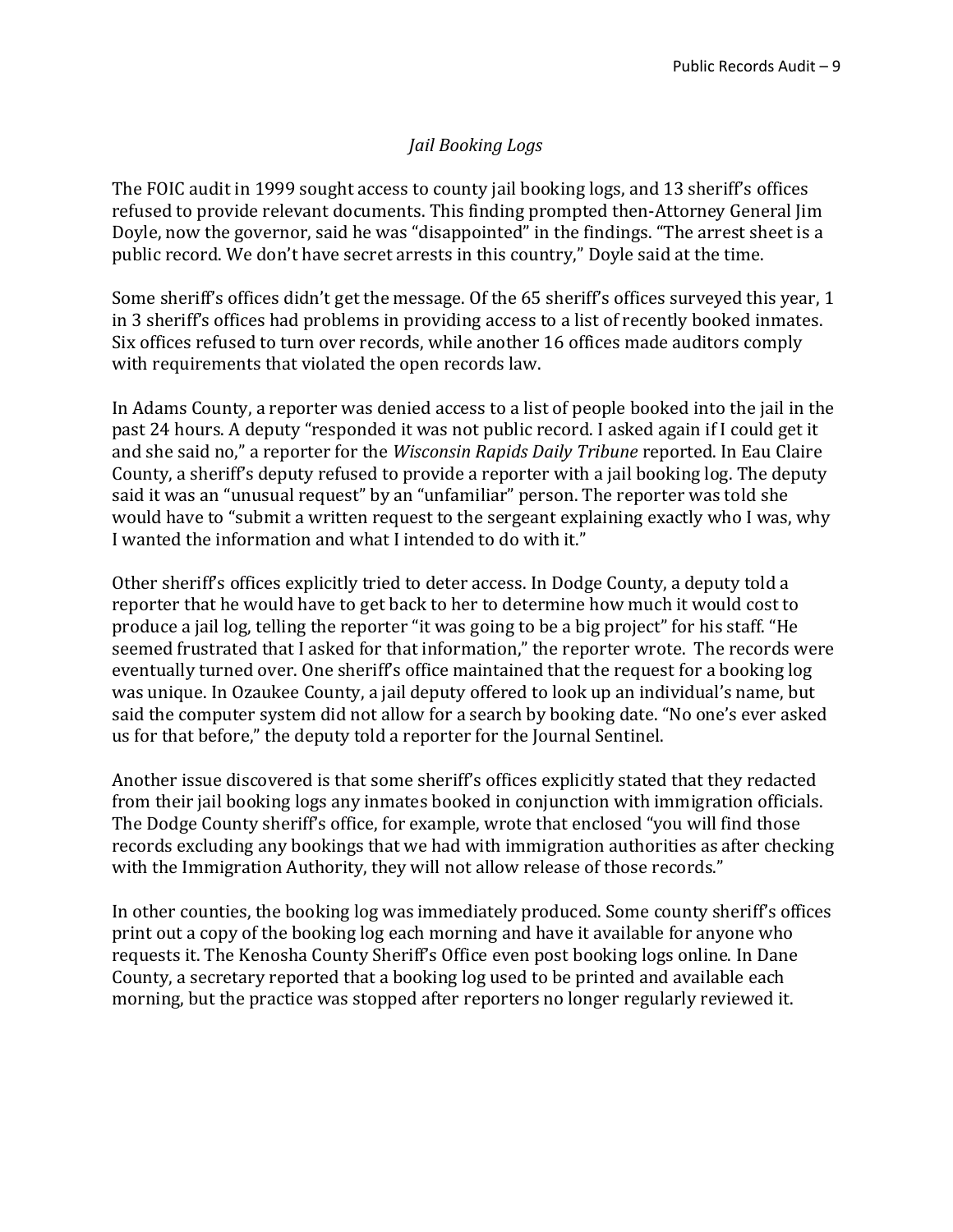## *Police calls to high schools*

Requests for police calls to local high schools were granted in 55 cases and denied or ignored in 10 cases. The Waupaca Police Department denied a request for police calls to the local high school because juvenile names would be revealed, according to the requester. The law, however, requires custodians to redact sensitive information rather than deny access to the rest of the document. The majority of police departments readily turned over records, and many did so at the time of the request. The common theme in denials was simply not a response by the time the audit's results were compiled.

## *Town legal fees*

The most significant problem encountered by requesters seeking documents showing the legal fees paid by town boards was the lack of a staffed town hall. When town clerks or town board chairmen were contacted, most were helpful. In 6 cases, requests were denied or ignored. Requests were fulfilled in 56 cases.

## *E-mails of city mayor or administrator*

Several requesters reported that mayors or city administrators were surprised and taken aback by requests for e-mails they sent on a given date. Many consulted lawyers before turning over e-mails. In several smaller counties, mayors did not use e-mails for official business. In one of the more unusual reasons for denial, the City Attorney in Eau Claire County claimed at a request for all e-mails sent by the city manager on Sept. 2 "did not include a reasonable limitation as to subject matter." In total, 9 requests were either denied or ignored, and 52 were fulfilled.

#### *Costs*

While this study did not intend to survey the range of costs associated with records requests, several charges stood out as excessive. The Wisconsin Department of Justice advises that copying fees under the Open Records law should be "around 15 cents per page and that anything in excess of 25 cents may be suspect." Many of the requests were fulfilled free of charge, while many others were charged between 10 cents and 20 cents per page of photocopying. Many custodians required payment in advance. Others sent a bill. (The Rusk County Sheriff's Office sent a bill for 89 cents; 15 cents a page for three pages, 2 cents sales tax, and 42 cents for postage).

In other cases, costs were more significant. Sheriff's Offices in Richland and Grant Counties, for example, charged \$1 per page. The Vilas County Sheriff's Office charged \$5 for three pages that showed the booking information on five inmates. The Langlade County Sheriff's Office charged \$4 for a single page. The Forest County Sheriff's Office charged \$8 for 6 pages. The Racine Unified School District charged \$25 for minutes and agendas provided a computer disk. And the Kenosha Police Department charged \$5 for the first page, and a \$1 for each additional page for a list of police calls to the local high school.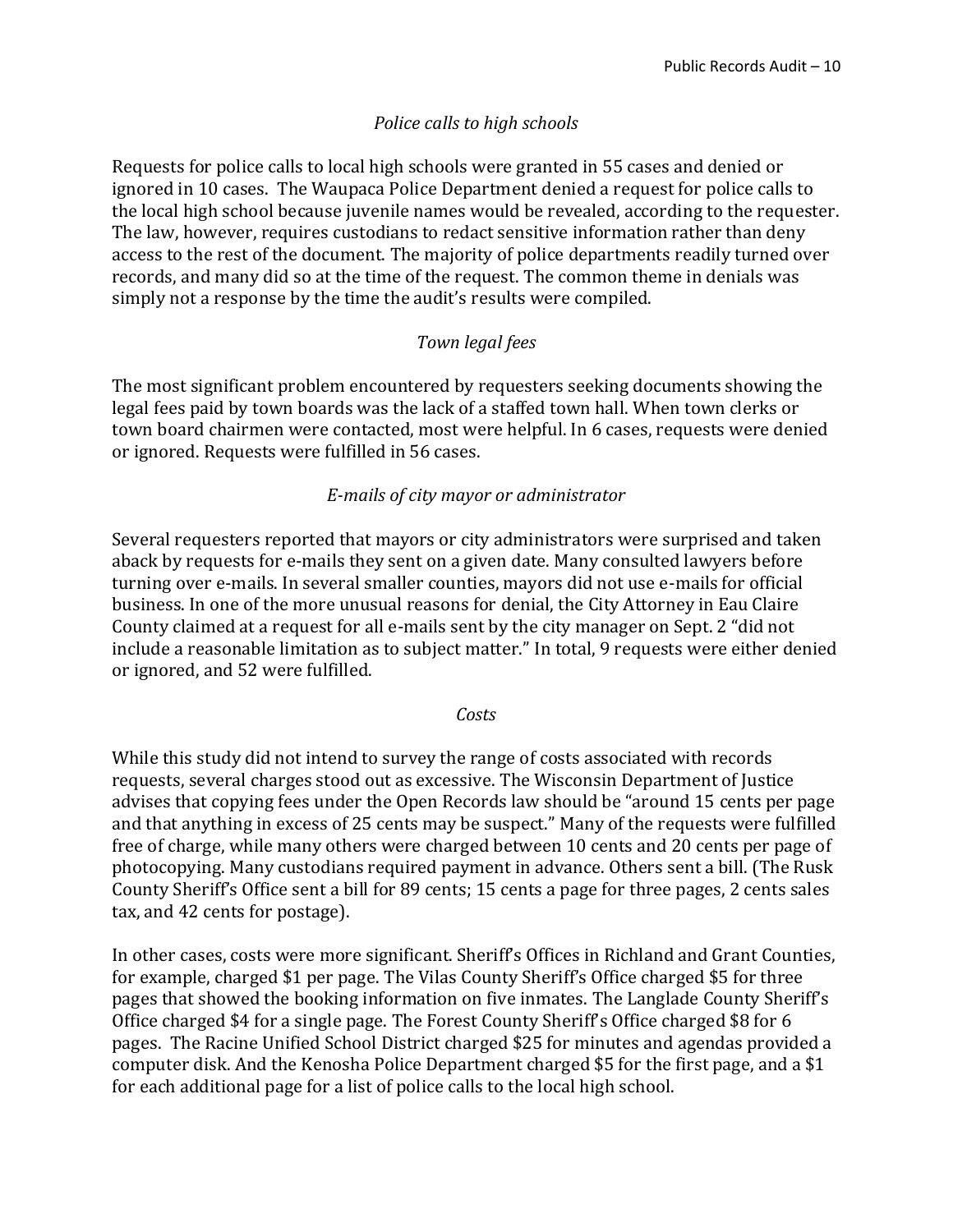#### **AUDIT PARTICIPANTS**

The following organizations participated in the audit: Wisconsin Rapids Daily Tribune, Green Bay Press Gazette, Appleton Post Crescent, Chippewa Herald, Marshfield News-Herald, Daily Citizen, Superior Daily Telegram, Eau Claire Leader-Telegram, Florence Mining News, Monroe Times, Green Lake Reporter, River Valley Newspaper Group, Juneau County Star-Times, Kenosha News, LaCrosse Tribune, Manitowoc Herald Times, Wausau Daily Herald, Marinette Eagle Herald, Portage Daily Register, Milwaukee Journal Sentinel, Gateway Publishing/Best Press, Osceola Sun, Stevens Point Journal, Racine Journal Times, The Lucy Burns Institute, The UWM Post, Galesville Republican and the Janesville Gazette.

#### **AUDIT SUPPORT**

The audit was funded by a grant from the National Freedom of Information Coalition and the John S. and James L. Knight Foundation. Established in 1950, the John S. and James L. Knight Foundation makes national grants in journalism, education and arts and culture.

#### **COUNCIL HISTORY**

The Wisconsin Freedom of Information Council was created in 1978 after nearly two dozen state journalists agreed informally that the group should be formed to protect First Amendment rights. Their goal was to protect and promote access to public records and public meetings and to educate the public about press censorship issues. Today, the Council's stated mission is to "safeguard access to information that citizens must have to act responsibly in a free and democratic society."

#### **COUNCIL MEMBERS**

The Wisconsin FOIC bylaws call for 13 representatives of member organizations: three representatives from the Wisconsin Newspaper Association, three from the Wisconsin Associated Press, three from the Wisconsin Broadcasters Association/Broadcast News Council, two from the Society of Professional Journalists and two from the Wisconsin News Photographers. The bylaws also allow for up to 12 public members.

Current members are Bill Lueders, council president and news editor of *Isthmus* newspaper; Dick Mial, council secretary, *The LaCrosse Tribune*; Bob Drechsel, council treasurer, professor at University of Wisconsin-Madison School of Journalism and Mass Communication; Peter Fox, Wisconsin Newspaper Association; John Ingebritsen, *Grant County Herald Independent*; Dave Zweifel, *The Capital Times*; Roger Schneider, Associated Press; George Stanley, managing editor, *Milwaukee Journal-Sentinel*; Dick Record, WIZM AM/FM; Doug Wojcik, photographer, *Stevens Point Journal*; Hank Koshollek, photographer, *The Capital Times*; Anita Weier, reporter, *The Capital Times*; Jeff Hovind, Clearwater Resort; Ann Frisch, professor, UW-Oshkosh; Tom Bier, news director, WISC-TV; Tim Kelley, *Wisconsin State Journal*; James Friedman, attorney, Godfrey & Kahn Attorneys at Law; Bob Dreps, attorney, Godfrey & Kahn Attorneys at Law; John Laabs, Wisconsin Broadcasters Association; Dee Hall, reporter, *Wisconsin State Journal*; Mike Buelow, Wisconsin